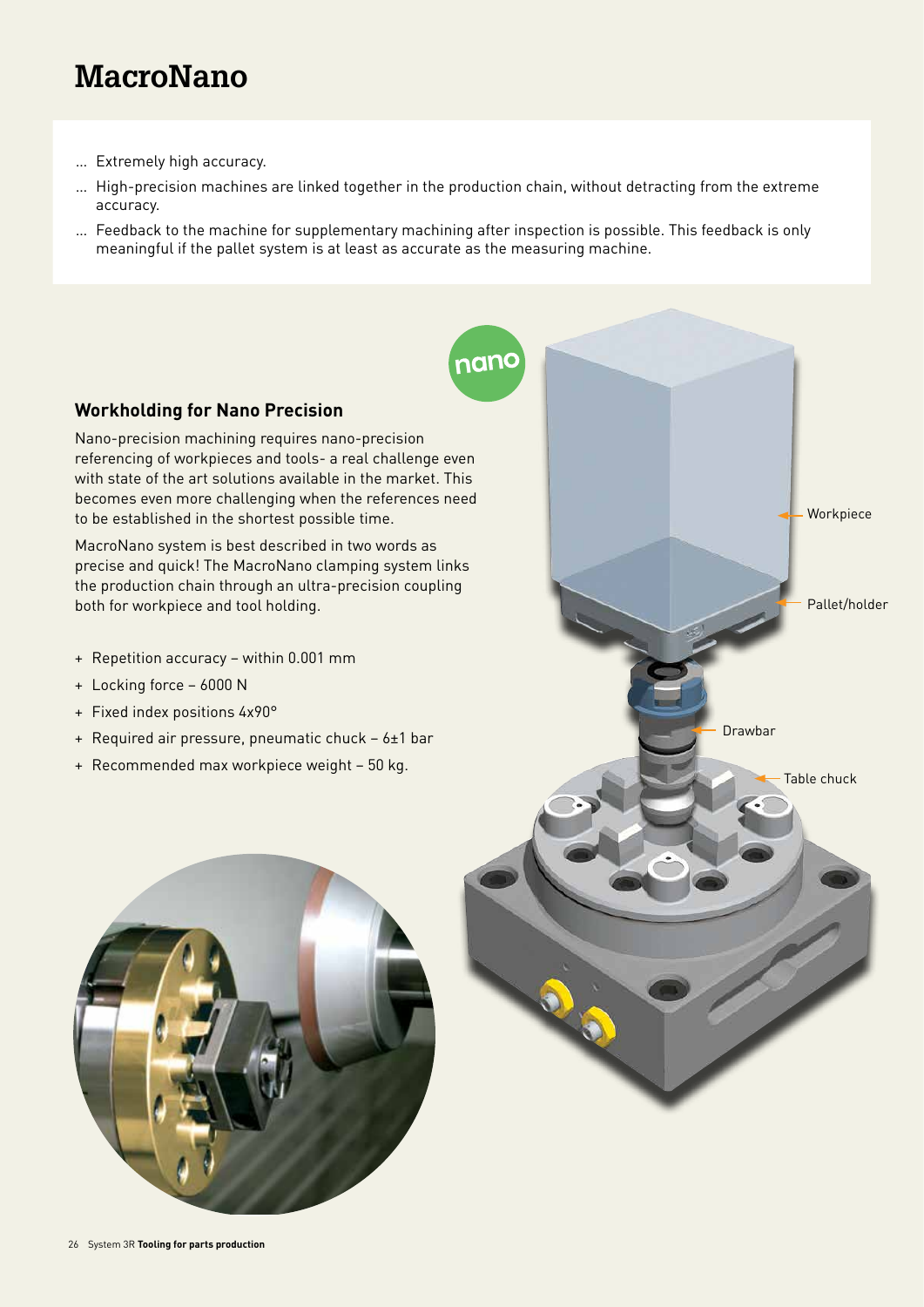### MacroNano

#### **Application example: Microstructuring with Diamond Machining**

Micro features produced with nano precision



This micro structure is produced by Diamond Flycutting operations on two different machines, each equipped with a MacroNano chuck. The square in the middle of the workpiece (right picture) is produced by plane milling on 1st machine, making use of indexing feature of the MacroNano system. The pallet carrying the workpiece is then transferred to the chuck on 2nd machine to produce the microgrooves, once again using the indexing feature. The zero reference was determined only once on the 1st machine and then carried through the whole process chain using both the indexing precision and the system precision of the MacroNano system; overall structure deviation is less than 0.5 micron.



Measurement of the cube dimensions



Measurement of groove positions

| Width<br>(mm)  |        | Length<br>(mm)                       |        | Vertical dist.<br>(mm) |        | Horizontal dist.<br>(mm)  |        |
|----------------|--------|--------------------------------------|--------|------------------------|--------|---------------------------|--------|
| $W_{1}$        | 0.9996 |                                      | 0.9999 | $d_{v1}$               | 0.4988 | $d_{h1}$                  | 0.5013 |
| $W_{2}$        | 0.9996 | $\mathsf{I}_2$                       | 0.9999 | $d_{v2}$               | 0.4993 | $d_{h2}$                  | 0.4995 |
| $W_{\text{A}}$ | 0.9996 | $\mathsf{I}_3$                       | 0.9999 | $d_{v3}$               | 0.4996 | $d_{h3}$                  | 0.5001 |
| $W_{\text{A}}$ | 0.9997 | $\mathsf{l}_4$                       | 0.9999 | $d_{v4}$               | 0.4991 | $d_{h4}$                  | 0.4995 |
| $W_{\kappa}$   | 0.9996 | $\mathsf{l}_{\mathsf{s}}$            | 0.9998 | $d_{v5}$               | 0.5010 | $d_{h5}$                  | 0.5001 |
| $W_{\alpha}$   | 0.9996 | $\mathsf{l}_{\kappa}$                | 0.9998 | $d_{\nu 6}$            | 0.5007 | $d_{h6}$                  | 0.5002 |
| $W_{7}$        | 0.9997 | $\mathsf{l}_{7}$                     | 0.9999 | $d_{v7}$               | 0.4996 | $d_{h7}$                  | 0.5012 |
| W <sub>s</sub> | 0.9996 | $\mathsf{l}_{8}$                     | 0.9999 | $d_{v8}$               | 0.4992 | $d_{h8}$                  | 0.5009 |
| W <sub>o</sub> | 0.9997 | $\mathsf{l}_{\scriptscriptstyle{9}}$ | 0.9999 | $d_{v9}$               | 0.4996 | $d_{h9}$                  | 0.5009 |
| $W_{10}$       | 0.9996 | $\mathsf{l}_{10}$                    | 0.9998 | $d_{v10}$              | 0.4998 | $d_{h10}$                 | 0.5008 |
| W              | 0.9996 | l                                    | 0.9999 | $d_{v}$                | 0.4997 | $\mathbf{d}_{\mathsf{h}}$ | 0.5004 |

**Mean values**

**Overall structure deviation < 0.5 µm**

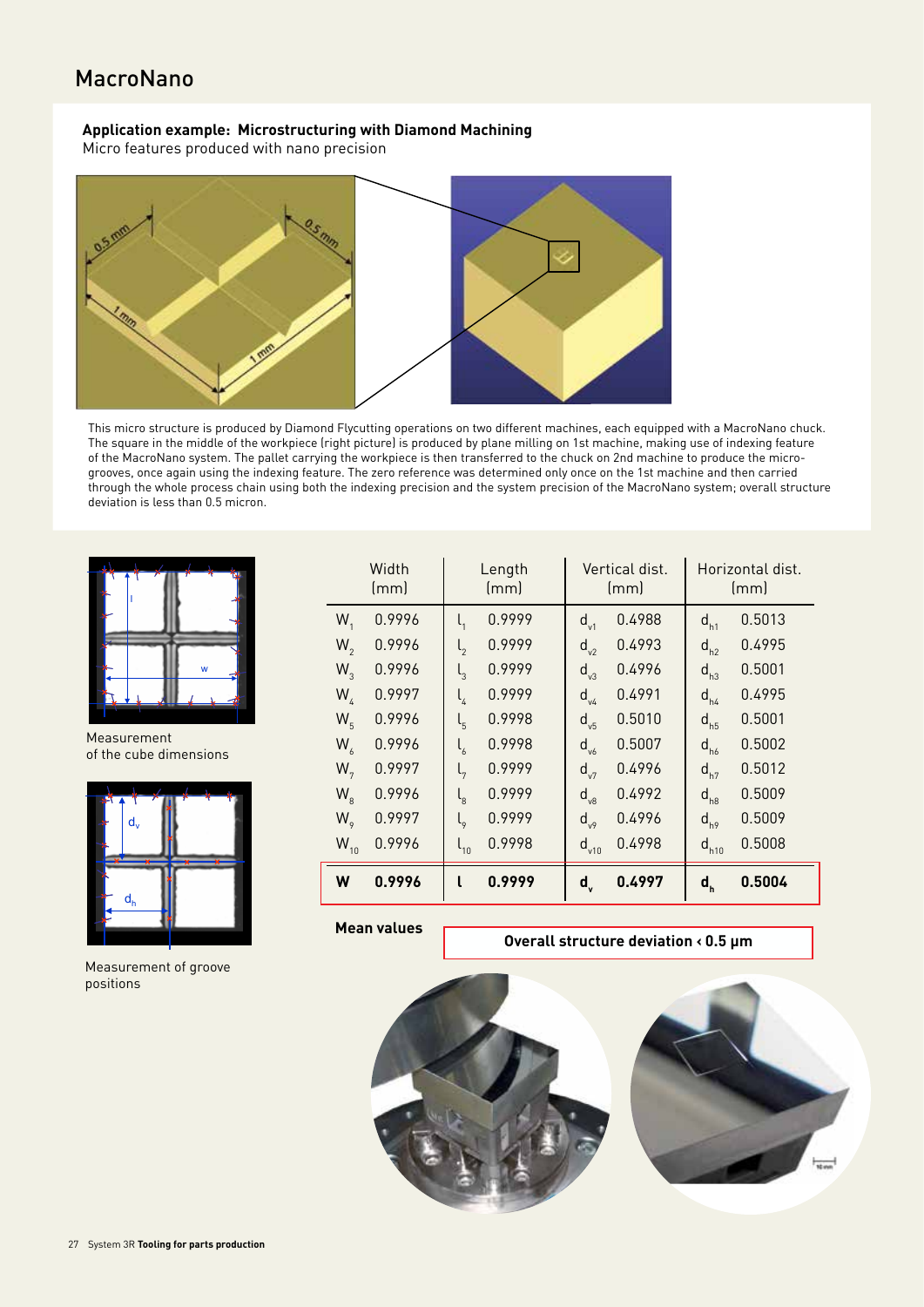### MacroNano – Chucks, pallets, reference elements & accessories



#### **Pneumatic chuck, MacroNano, 3R-600.10-3N**

Chuck for mounting on the machine table.

- Fixed index positions 4x90°
- Required air pressure, pneumatic chuck 6±1 bar
- References of cemented carbide
- Required drawbar 3R-605.1
- Air-blast cleaning of Z-references
- Turbo locking
- Weight 4.4 kg.

#### **Pneumatic chuck, MacroNano, 3R-600.84-3N**

Chuck for building-in, for example in a fixture, dividing head or B-axis.

- Fixed index positions 4x90°
- Required air pressure, pneumatic chuck 6±1 bar
- References of cemented carbide
- Required drawbar 3R-605.1
- Air-blast cleaning of Z-references
- Turbo locking
- Weight 2.4 kg.



#### **Pneumatic chuck, MacroNano, 3R-600.86-3N**

- Chuck for builing-in, for example in a fixture.
- Fixed index positions 4x90°
- Required air pressure, pneumatic chuck 6±1 bar
- References of cemented carbide
- Required drawbar 3R-605.1
- Air-blast cleaning of Z-references
- Turbo locking
- Weight 1.8 kg.







nanc

 $\vec{\alpha}$ 

#### **Pneumatic chuck, MacroNano, 3R-610.46-3N**

Chuck for mounting on the machine table with integral air unit. For horisontal and vertical use.

- Fixed index positions 4x90°
- Required air pressure, pneumatic chuck 6±1 bar
- References of cemented carbide
- Required drawbar 3R-605.1
- Air-blast cleaning of Z-references
- Turbo locking
- Weight 4.4 kg.

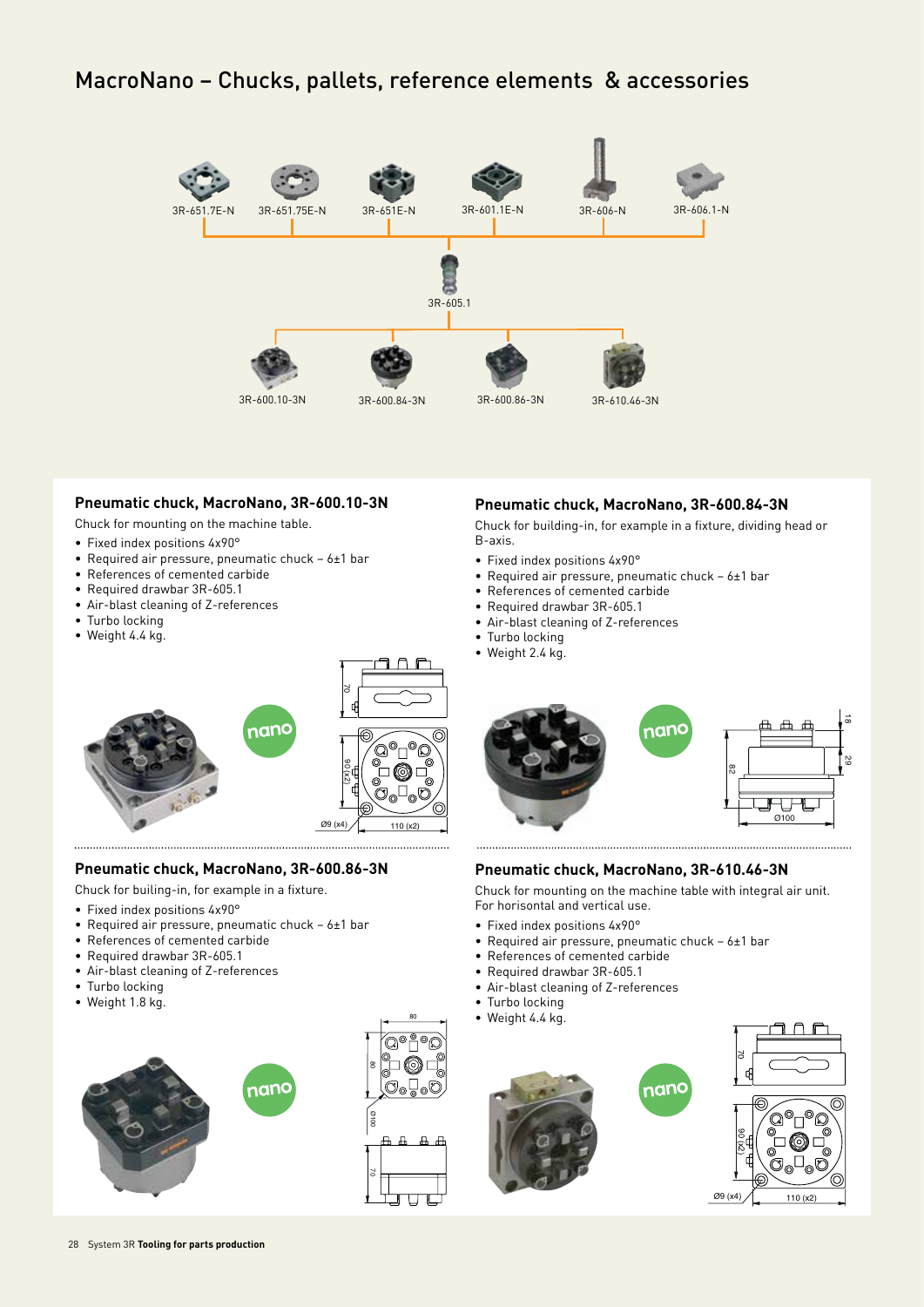## MacroNano – Pallets, reference elements & accessories

#### **Reference element 54x54 mm, MacroNano, 3R-651.7E-N**

Hardened and precision-cast, with clearance holes for four fixing screws.

Note: Must be mounted on the workpiece/fixture before it is locked in a chuck.

- Fixed index positions 4x90°
- Parallel-ground top and bottom face
- Rust resistant
- Supplied in sets of 8 pcs.
- Weight per set 1.2 kg.



#### **Pallet 70x70 mm, MacroNano, 3R-601.1E-N**

Hardened with clearance holes for four fixing screws.

- Fixed index positions 4x90°
- Ready for code carrier
- Rust resistant
- Supplied in sets of 5 pcs.
- Weight per set 3.6 kg.



#### **Reference element 70x70 mm, MacroNano, 3R-601.7-N**

Hardened and precision-cast, with clearance holes for four fixing screws.

Note: Must be mounted on the workpiece/fixture before it is locked in a chuck.

- Parallel-ground top and bottom faces
- Fixed index positions 4x90°
- Rust resistant
- Supplied in sets of 5
- Weight per set 3 kg.



#### **Pallet 54x54 mm, MacroNano, 3R-651E-N**

Hardened with clearance holes for four fixing screws.

- Fixed index positions 4x90°
- Ready for code carrier
- Rust resistant
- Supplied in sets of 8 pcs.
- Weight per set 3.4 kg.



#### **Reference element Ø 75 mm, MacroNano, 3R-651.75E-N**

Hardened and milled with clearance holes for eight fixing screws.

Note: Must be mounted on the workpiece/fixture before it is locked in a chuck.

- Fixed index positions 4x90°
- Parallel-ground top and bottom faces
- Rust resistant
- Supplied in sets of 10 pcs.
- Weight per set 2.7 kg.



#### **Check mandrel, MacroNano, 3R-606-N**

Check mandrel with ground C-reference for setting Macro chucks.

- Measuring length 110 mm.
- Weight 2.3 kg.

ని

12.5